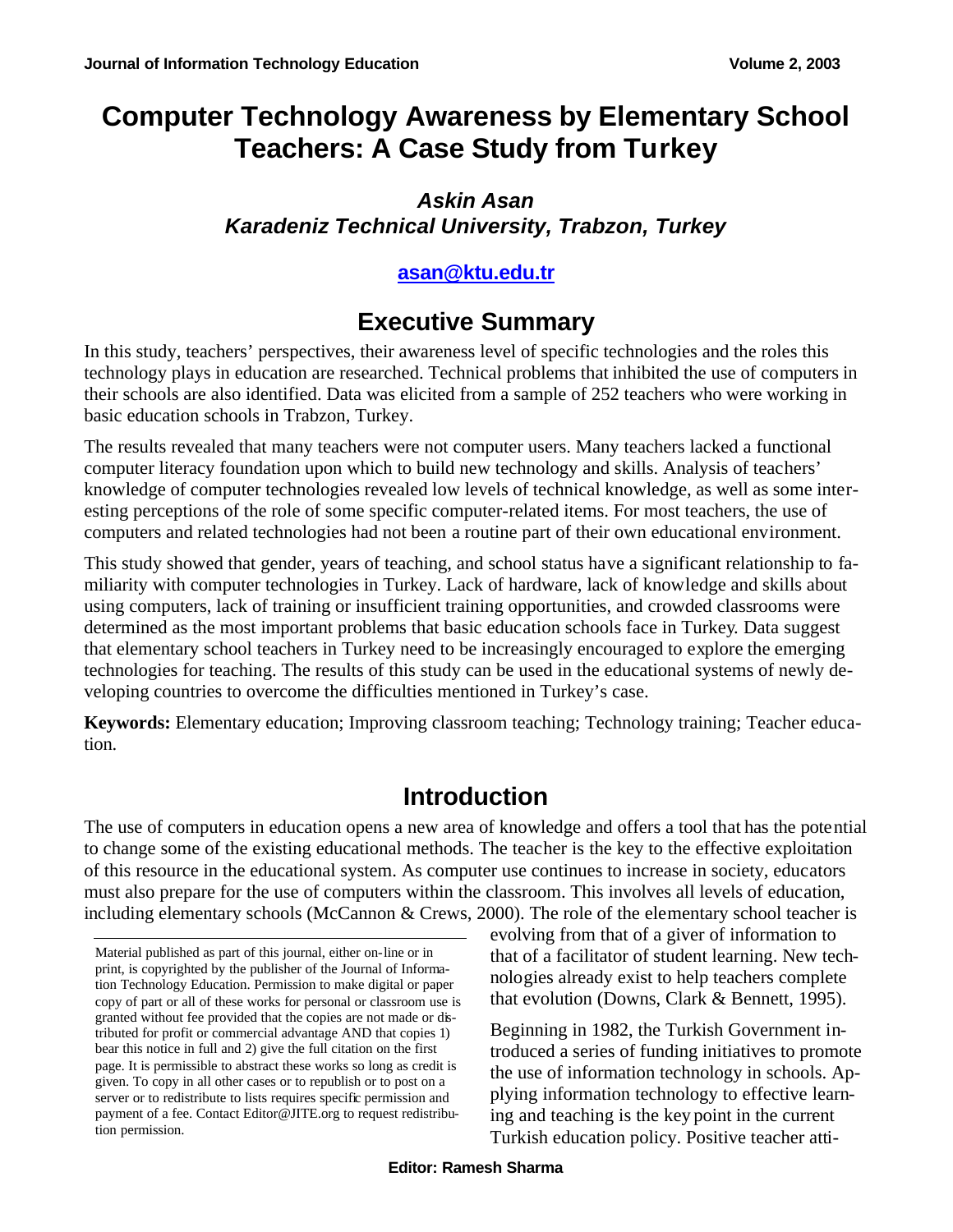#### Computer Technology Awareness

tudes toward computers and computing skills are recognized by researchers as a necessary component for effective use of computer technology in the classroom. Hizal (1989) indicated that the process of planning for technology use should consider the teacher's beliefs and knowledge about technology. This affects the decisions they make about strategies, procedures and materials for instruction. Kulahci and Gurol (1991) compared teachers in a computer course with a control group of teachers who had not and found that teachers who had taken the computer course had lower anxiety scores and higher self perceived ability than those who had not. Akkoyunlu (1996) reported that increased computer experience diminishes computer anxiety. Confidence with computers can be attributed to familiarity and computer knowledge. Lack of computer knowledge results in high anxiety and negative attitudes. It has been shown that attitudes toward computing can be improved significantly with training.

In research about the perceptions of instructional materials, classroom teachers generally demo nstrated little knowledge of the technologies (Odabasi & Namlu, 1997). According to a study conducted by Orhun (2000) at secondary schools in Izmir, Turkey, the extent of the implementation of Information Technology innovation in secondary schools in Izmir was rather limited three years after its initiation. The majority of computer use was in actual computer classes, and this mostly took place in vocational schools. Teachers' lack of knowledge and skill about using computers for instructional purposes was the problem encountered the most in implementing computer use in teaching. Lack of software, insufficient training opportunities, insufficient expertise, guidance and help for instructional use, insufficient technical assistance, and insufficient number of computers available were other important problems. Askar and Umay (2001) investigated the computer self-efficiency of freshman, sophomores and juniors in the division of Elementary Mathematics Teaching, and their results showed that the perceived computer self-efficiency was low in relation to access and computer experience. Cagiltay, Cakiroglu and others (2001) examined how the teachers use computers in education - if any- and how they perceive the use of computers in education in Turkey. Their results indicated that most of the subjects held the view that the use of computer technology in schools is beneficial for the teaching-learning process. Recently conducted studies by the present author also address some of the issues related to computer education in Turkey (Asan, 2002, 2003).

Computer technology has become a fundamental part of education in Turkey and will likely be more so in the future. Unfortunately, Information Technology innovation initiatives in Turkey are still characterized by a lack of research into possible options for policies and strategies. There is also a noted lack in studies of the impact of the actions that are taken. As there has been no evaluation, very little is known about the extent of use of computers in teaching and learning, the factors affecting the use of computers, or the effectiveness of the in-service programs.

It is very important to examine school teachers' perceptions since research studies have found that teacher perceptions of computer and technology are closely related to their computer knowledge and computer use. A key concern of this study was to assess the computer use in Trabzon elementary schools and to determine the amount of elementary school teachers' awareness of the technological revolution. New data is presented that reveals the perspectives and awareness levels of teachers about specific technologies, the role of technology in education, and how they see the technological problems that that basic education school system faces.

# **Research Questions**

\* What is the current situation at basic education schools in Trabzon, Turkey concerning the following: the availability of computers, the percentage of computer literate teachers and the level of computer interest of teachers?

\* What hardware and software innovations in computer technology would be considered most essential by these teachers for teaching and learning in the 21st century classroom?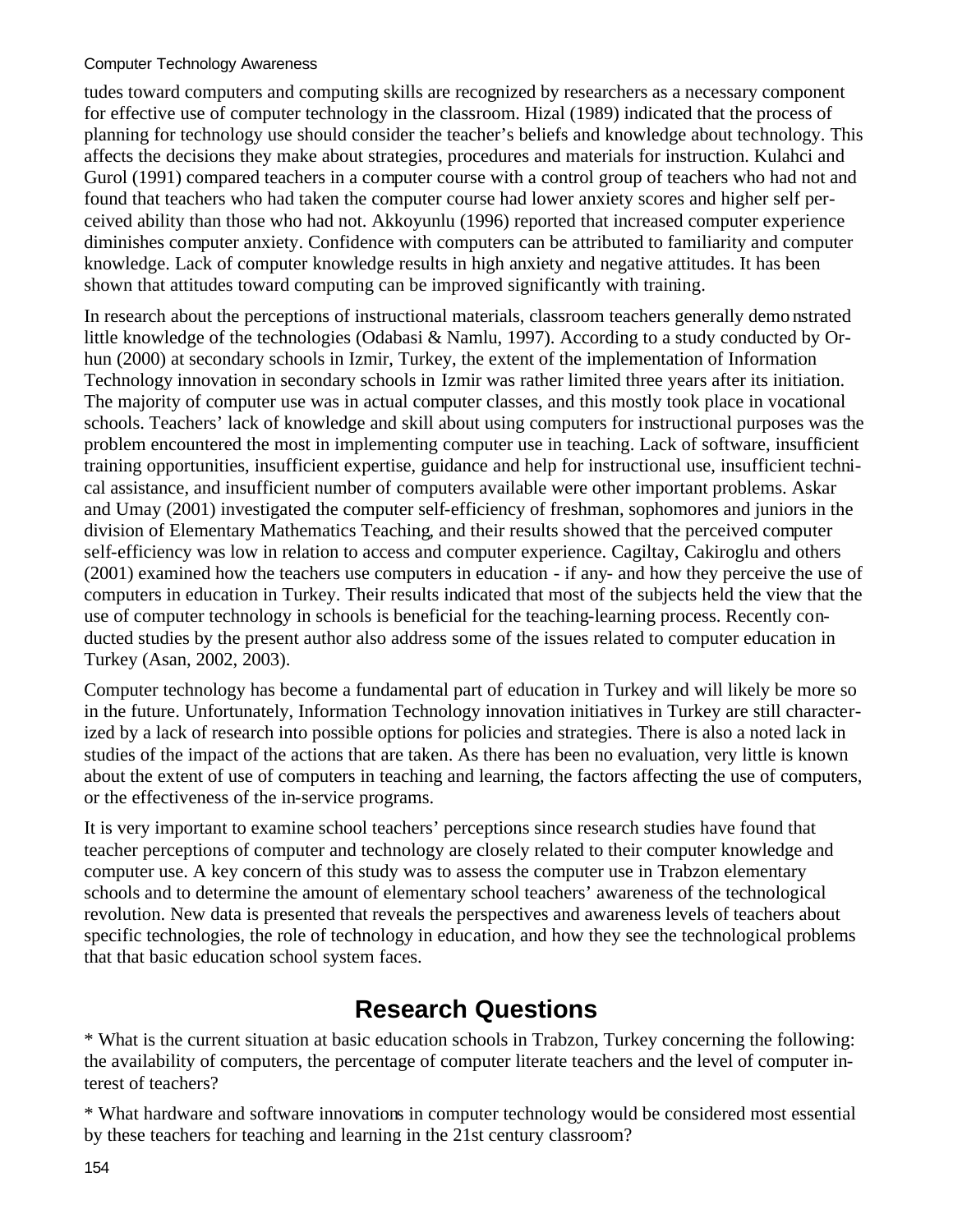\* What are these teachers' thoughts on the value or role of their choices for teachers and students in the 21st century classroom?

\* Do variables such as gender, majoring area, years of teaching, and school status differences effect these teachers' familiarity with computer technologies?

\* What are these teachers' views about the educational computing problems that their basic education school system is faced with?

# **Methodology**

#### *Participants*

The participants were 252 teachers hired by 25 basic education schools in Trabzon, Turkey. The schools were randomly selected from the 51 urban schools that make up the school system. The background characteristics of the participants are represented in Table 1.

### *The Survey Instrument*

The survey instrument (see Appendix A) was developed by the researcher and pilot-tested by a group of teachers. After revisions to the instrument based on the pilot-test results, 400 instruments were distributed to randomly-selected teachers. 252 usable instruments were returned for a response rate of 63%. The survey was administered at the end of the second semester of the 2001- 2002 school year.

| <b>Variables</b>           |                                       | N   | $\frac{0}{0}$ |
|----------------------------|---------------------------------------|-----|---------------|
| Gender                     | Male                                  | 143 | 56.7          |
|                            | Female                                | 109 | 43.3          |
| <b>Position</b>            | <b>Classroom Teacher</b>              | 143 | 58.1          |
|                            | Major Teacher                         | 93  | 37.8          |
|                            | Administration                        | 5   | 2.0           |
|                            | Other                                 | 5   | 2.0           |
| <b>Teaching Experience</b> | $1 - 5$                               | 40  | 15.9          |
|                            | $6 - 15$                              | 42  | 16.7          |
|                            | 16-25                                 | 139 | 55.4          |
|                            | 26-above                              | 30  | 12.0          |
| <b>School Type</b>         | Computer Experimental<br>School (CES) | 60  | 23.8          |
|                            | Traditional                           | 192 | 76.2          |

**Table 1: Demographic information of respondents**

The survey consisted of three parts. The first part included seventeen questions and focused on the demographic information about teachers, including some descriptions of computer availability in their schools, their computer usage and their level of computer interest. The second part focused on what participant teachers deemed essential for classroom teaching in the 21st century. In this part, a list of computer devices was introduced to teachers. Teachers were asked to examine the list and answer the following questions:

\* What hardware innovations in computer technology would be considered essential for teaching and learning in the 21st century?

\* Describe the value or role of each device for teachers and students in a 21st century classroom.

\* What are the main issues of technology used in your school?

In the third part of the survey, subjects were asked to mark each device on the list as familiar or not familiar. Items presented were: Hard disk, RAM, CD-ROM, CD, DVD, Disk Drive, Floppy Disk, Keyboard, Mouse, Monitor, Printer, Scanner, Sound Card, TV Card, Radio Card, Microphone, Speaker, Digital Camera, PC compatible Video Camera, Multimedia, Joystick, Sensitive Screen, Optical Scanner, Data show, PC compatible Overhead projection, PC compatible Fax, Modem, and Web Cam.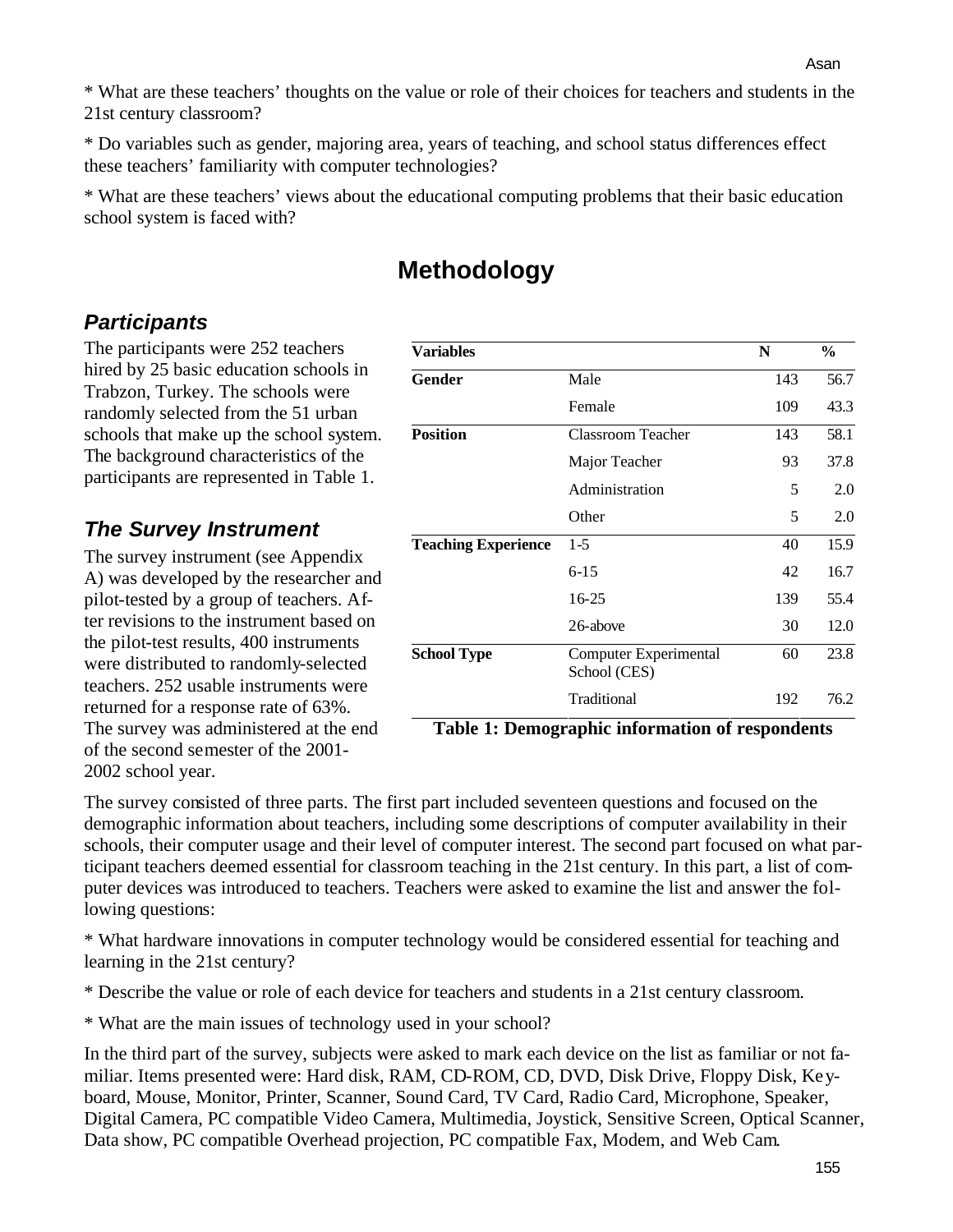#### Computer Technology Awareness

Responses were tabulated and compared, and a descriptive analysis was generated to detail the nature of knowledge levels and perceptions of effectiveness of computer technologies. SPSS software was used to analyze the data of this study.

# **Results**

Demographic information of the respondents is presented in Table 1. As is seen from Table 1, 57% of the respondents were male and 43% were female. The highest percentage of the respondents (58.1%) were classroom teachers. Thirty-eight percent of respondents were teachers in several majoring areas, such as Turkish and Language Art 10%, Science 7%, Math 5%, Social Science 4%, Counseling 4%, Art 2%, Early Childhood 2%, English 2%, Music 1%, and other 1%. Two percent of respondents were administrators. Teaching experience of respondents was: 1-5 years 16%, 6-15 years 17%, 16-25 years 55%, and 26-above years 12%. As shown in Table 1, the majority of teachers had 16-25 years of teaching experience. Twenty-four percent of participants were teachers in Computer Experimental School (CES), which had its own programs for information technology innovations. and has at least one computer laboratory for students. 76% of participants were teachers in traditional schools.

#### *Results of Self Report of Respondents on Computer Availability, Computer Usage and Computer Interest*

As is seen from Table 2, 82% of the respondents have computers in their schools, but 58% of them reported that their school computers were not sufficient. Only 39% of respondents were computer users, while 60% of respondents reported that they were not computer users.

Ten percent of computer literate teachers found themselves effective computer users, whereas 90% of them admitted they were not. Only 25% of computer users reported that they were Internet users. Six percent of respondents indicated that they read computer and Internet magazines, 24% visit computer stores and sixteen percent attend seminars or other events. These results suggest that supplying computers to the schools doesn't give us computer literate teachers. In addition to computers, teachers need continued in-service training .

| <b>Questions</b>                                                     | n   | Yes |               | N <sub>0</sub> |               |
|----------------------------------------------------------------------|-----|-----|---------------|----------------|---------------|
|                                                                      |     | n   | $\frac{6}{9}$ | $\mathbf n$    | $\frac{0}{0}$ |
| Does your school have com-<br>puters?                                | 252 | 206 | 81.7          | 46             | 18.3          |
| Does your school have suffi-<br>cient computer resources?            | 196 | 82  | 41.8          | 114            | 58.2          |
| Are you a computer user?                                             | 252 | 99  | 39.3          | 153            | 60.7          |
| Are you an effective computer<br>user?                               | 98  | 10  | 10.9          | 88             | 89.8          |
| Are you an Internet user?                                            | 97  | 24  | 24.7          | 73             | 75.3          |
| Do you read computer and<br>Internet magazines?                      | 230 | 14  | 5.6           | 216            | 85.7          |
| Do you visit computer stores<br>and exhibitions?                     | 238 | 60  | 23.8          | 178            | 70.6          |
| Do you attend seminars or<br>other events related to com-<br>puters? | 239 | 41  | 16.3          | 198            | 78.6          |

**Table 2: Computer Availability, Computer Use and Computer Interest of Respondents**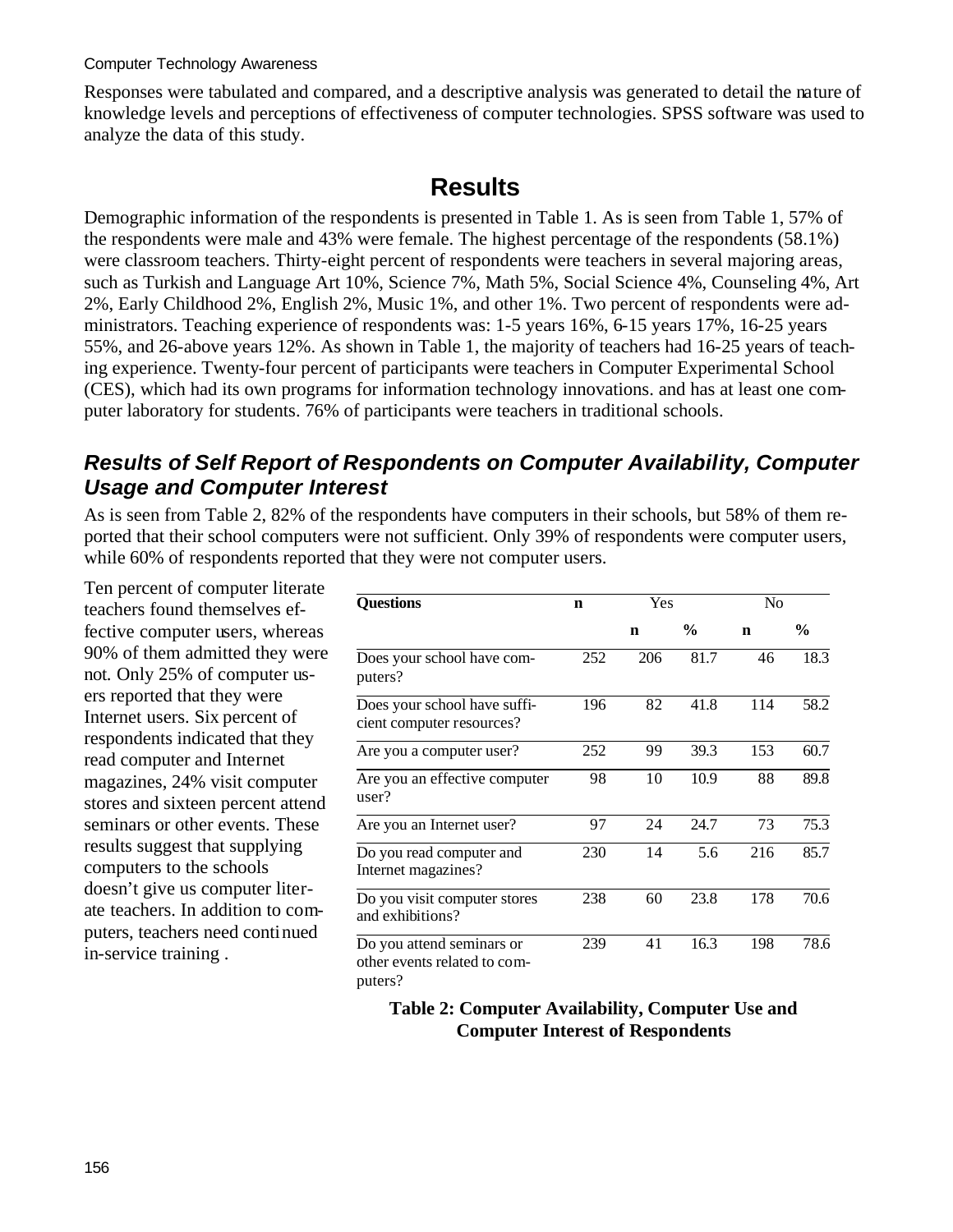### *What Teachers Considered Essential for Teaching and Learning in the 21st Century*

| <b>Items</b>                      | <b>Choice</b>  |                          |
|-----------------------------------|----------------|--------------------------|
|                                   | f              | $\frac{0}{0}$            |
| Hard disk                         | 17             | 9.4                      |
| <b>RAM</b>                        | 11             | 6.1                      |
| <b>CD-ROM</b>                     | 11             | 6.1                      |
| CD (compact disk)                 | 1              | 0.6                      |
| <b>DVD</b>                        | 3              | 1.7                      |
| Disk Drive                        | 5              | 2.8                      |
| <b>Floppy Disk</b>                | 3              | 1.7                      |
| Keyboard                          | 13             | 7.2                      |
| Mouse                             | 4              | 2.2                      |
| Monitor                           | 8              | 4.4                      |
| Printer                           | 20             | 11                       |
| Scanner                           | $\mathbf{1}$   | 0.6                      |
| Sound Card                        | 1              | 0.6                      |
| TV/Radio Card                     | 1              | 0.6                      |
| Microphone/Speaker                |                | $\overline{\phantom{0}}$ |
| Digital Camera                    |                | -                        |
| PC Compatible Video Camera        | 10             | 5.5                      |
| Joystick                          |                |                          |
| <b>Optical Scanner</b>            | 4              | 2.2                      |
| Datashow                          | 8              | 4.4                      |
| PC Compatible Overhead projection | 30             | 16                       |
| PC Compatible Fax                 |                | -                        |
| Modem                             | 1              | 0.6                      |
| <b>Ethernet Card</b>              | 6              | 3.3                      |
| WebCam                            | $\overline{a}$ | -                        |

**Table 3: Hardware considered essential for teaching and learning in the 21st century classrooms**

Respondents were asked to examine the list in the survey instrument and select one item that they consider most essential for teaching and learning in the 21st century classroom and describe the value of each item that they selected for teaching and learning. The list contained 25 items. Items included miscellaneous hardware from keyboard to fax-modems. 182 teachers participated in this part of study. 70 teachers had no idea and described nothing. The results are presented in Table 3.

Data in this study revealed that overhead projection, printer, keyboard, modem, hard disk, and Video Camera received the highest ranking (5% and above) as essential items for teaching and learning in the 21st century, while CD, scanner, sound card, and TV card were the lowest ranked (1% and below) items from the list. The most frequently selected items are presented in Table 4.

| <b>Items</b>                      |    | <b>Choice</b> |  |  |
|-----------------------------------|----|---------------|--|--|
|                                   | f  | $\frac{0}{0}$ |  |  |
| PC Compatible Overhead Projection | 30 | 16.6          |  |  |
| Printer                           | 20 | -11           |  |  |
| Keyboard                          |    | 13 7.2        |  |  |
| Internet                          | 6  | 3.3           |  |  |
| Hard disk                         |    | 17 9.4        |  |  |
| PC Compatible Video Camera        | 10 | 5.5           |  |  |

**Table 4: The top hardware choices considered the most essential for teaching and learning in the 21st century classroom**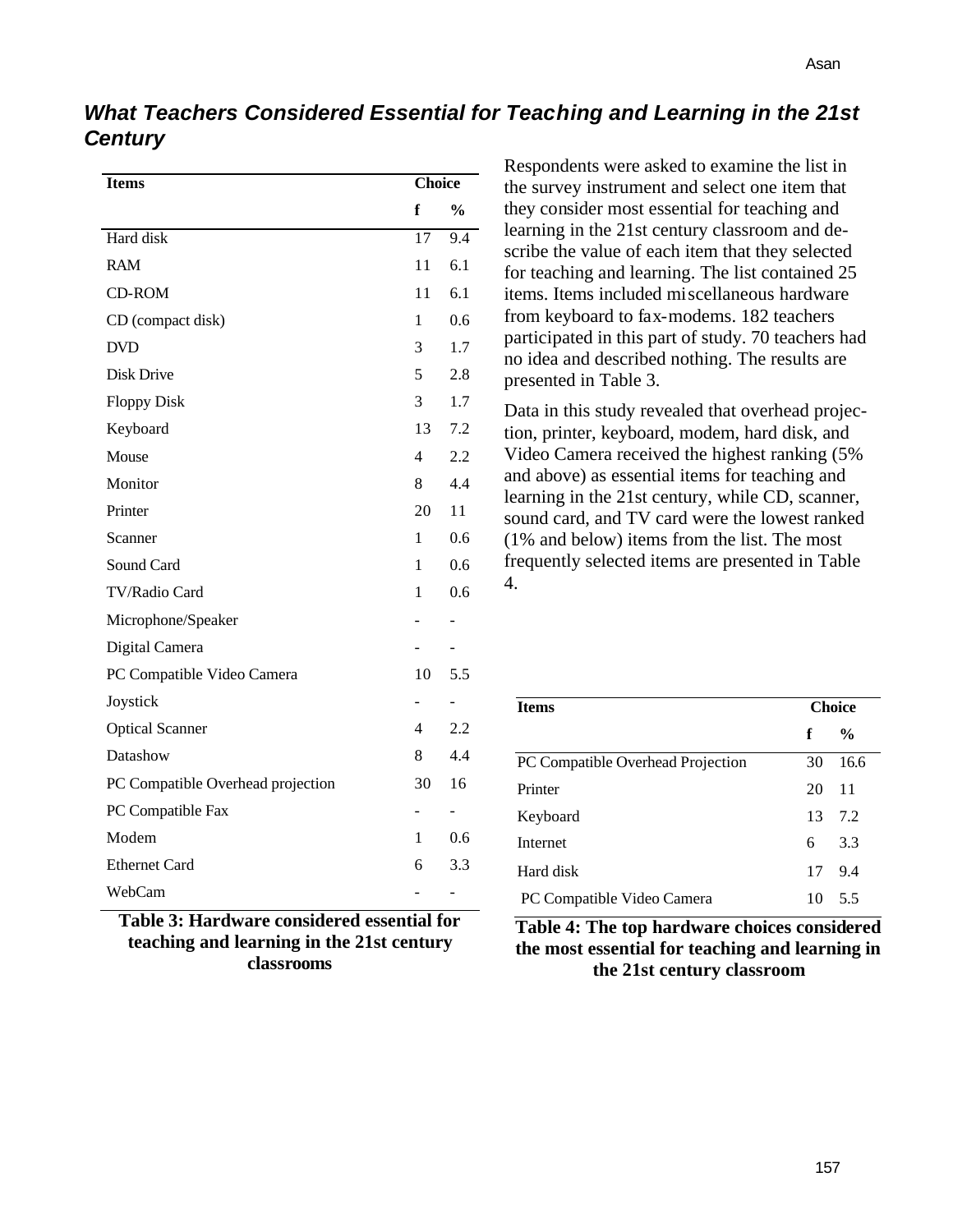### *Teachers' Descriptions about Value of their Choices for Teaching and Learning*

Most selected items and descriptions are as follows:

*Overhead Projector* was ranked as the most essential item for teaching and learning by sixteen percent of respondents. Teachers' descriptions about overhead projectors related their advantages in teaching and learning. Teachers considered them as "*much simpler to use*" and "*efficient to get students*' *attention*". Unfortunately, they did not describe overhead projectors as peripheral computer devices.

*Printer* was ranked as the second most essential item for teaching and learning by eight percent of respondents. Teachers' descriptions revealed that printers are seen as something more sophisticated than a typewriter. Describing printers as a "*machine for printing out lesson notes and test questions*" shows that teachers perceived printers as useful tools that teachers can use both before or after lessons. The lack of any description of using a printer during the lesson suggests that teachers did not perceive printers as tools that students can use during lessons.

*Keyboard* was perceived as a "*tool for writing*" and "*important piece that makes computers work*". When we consider the list from this perspective, there are so many hardware and software items that computers cannot work without. Selecting the keyboard as the third most essential item for teaching and learning among 25 items indicates that teachers are not familiar enough with computer technology.

*Modem* has been perceived as a "*tool for accessing information*" and "*tool to gather data for students and teachers*". Descriptions about the value of modems for teaching and learning indicate that respondent teachers were aware of the Internet and its advantages for the school environment. Data from this study revealed that the number of respondents who used the Internet was very low, but the knowledge level of modems and their role in education seemed very high. This could be an effect of commercials related to the Internet on TV.

*Hard Disk* was perceived as a "*fundamental component of computer system*" and "*tool for saving and storing information*". Fast hard disks were described by respondents as interesting and efficient.

*Video Camera* was considered useful for teachers. The value of Video Cameras for teaching and learning was expressed by using broad terms. Descriptions were not about functions of PC compatible-video cameras.

### *Teachers' Familiarity with Computer Technologies*

In the third part of the survey, respondents reported their familiarity with different types of computer technologies. A series of chi-square tests were conducted to determine whether there were significant differences in teachers' familiarity with computer technologies. Results are presented in Table 5.

The group as a whole seemed generally unfamiliar with computer technologies. The frequency distributions showed that 67 % of total teachers were not familiar with computer technologies, while thirty-three (33 %) percent of teachers were familiar.

In this study, significant differences were found to exist between males and females in their familiarity with some types of computer technologies. More male teachers than female teachers were familiar with Keyboard, Mouse, Monitor, Sound Card, Microphone/Speaker, and Digital Camera. A possible explanation for this is that most people in Turkey view computer and related technologies as male domains.

The results of the chi-square analysis for positions of teachers (classroom versus major teachers) reveal that the teachers did not significantly differ in their familiarity with computer technologies.

The amount of teaching experience appeared to have an effect on teachers' familiarity with computer technologies. Teachers that had 16-25 years teaching experience were less familiar with Hard disk, CD-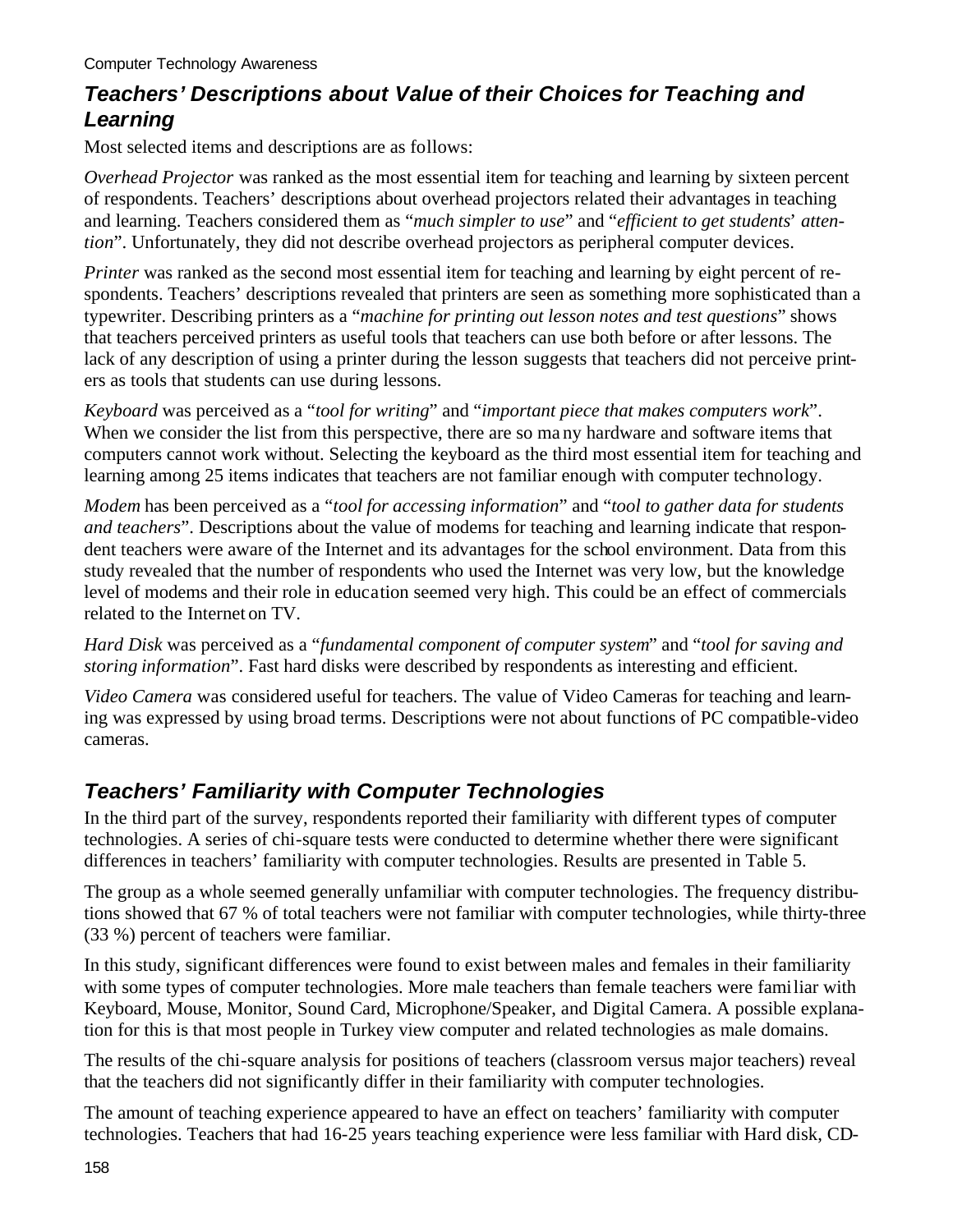| <b>ITEMS</b>                               |             | <b>Familiar</b> |             | <b>Unfamiliar</b> |                                       | <b>Gender Position T. Expr.</b> |           | Sch. St.    |
|--------------------------------------------|-------------|-----------------|-------------|-------------------|---------------------------------------|---------------------------------|-----------|-------------|
|                                            | $\mathbf n$ | $\frac{0}{0}$   | $\mathbf n$ | $\frac{0}{0}$     | $\overline{\textbf{X}^2}$<br>$(df=1)$ | $X^2(df=3)$ $X^2(df=3)$         |           | $X^2(df=1)$ |
| <b>Hard Disk</b>                           | 111         | 44,05           | 141         | 55,95             | 1,65                                  | 3,61                            | 12,86**   | 24,37**     |
| <b>RAM</b>                                 | 100         | 39,68           | 152         | 60,32             | 1,86                                  | 0,84                            | 5,70      | 23,96**     |
| <b>CD-ROM</b>                              | 100         | 39,68           | 152         | 60,32             | 2,64                                  | 2,28                            | 12,92**   | 27,01**     |
| CD (compact disk)                          | 97          | 38,49           | 155         | 61,51             | 0,60                                  | $7,62*$                         | 20,52**   | 29,62**     |
| <b>DVD</b>                                 | 66          | 26,19           | 186         | 73,81             | 0,20                                  | 0,99                            | 11,84**   | 11,97**     |
| Disk Drive                                 | 110         | 43,65           | 142         | 56,35             | 2,05                                  | 4,06                            | 11,88**   | 38,51**     |
| <b>Floppy Disk</b>                         | 132         | 52,38           | 120         | 47,62             | 3,26                                  | 5,67                            | 14,55**   | 27,08**     |
| Keyboard                                   | 143         | 56,75           | 109         | 43,25             | 4,06*                                 | 5,97                            | 19,78**   | 28,72**     |
| Mouse                                      | 135         | 53,57           | 117         | 46,43             | $4,58*$                               | 4,35                            | 14,35**   | 28,04**     |
| Monitor                                    | 139         | 55,16           | 113         | 44,84             | 5,44*                                 | 7,56                            | 22,10**   | $25,27**$   |
| Printer                                    | 124         | 49,21           | 128         | 50,79             | 7,32**                                | 4,13                            | 15,29**   | 20,96**     |
| Scanner                                    | 82          | 32,54           | 170         | 67,46             | 1,47                                  | 1,66                            | 11,46**   | 20,88**     |
| Sound Card                                 | 58          | 23,02           | 194         | 76,98             | $7,53**$                              | 1,57                            | 1,41      | $10,43**$   |
| TV /Radio Card                             | 60          | 23,81           | 192         | 76,19             | 1,39                                  | 1,59                            | 7,31      | $7,18**$    |
| Microphone/Speaker                         | 82          | 32,54           | 170         | 67,46             | 8,07**                                | 2,82                            | 4,79      | 23,87**     |
| Digital Camera                             | 43          | 17,06           | 209         | 82,94             | 8,45**                                | 3,12                            | 5,07      | 17,90**     |
| Video Camera / PC Compatible               | 58          | 23,02           | 194         | 76,98             | 0,40                                  | 4,10                            | 5,84      | 12,82**     |
| Joystick                                   | 50          | 19,84           | 202         | 80,16             | 0,57                                  | 1,25                            | 19,75**   | 14,02**     |
| <b>Optical Scanner</b>                     | 56          | 22,22           | 196         | 77,78             | 0,72                                  | 2,91                            | 16,80**   | $4,06**$    |
| Datashow                                   | 44          | 17,46           | 208         | 82,54             | 0,46                                  | 6,74                            | $12,10**$ | 41,44**     |
| OverheadProjection/PCCompatible<br>with PC | 80          | 31,75           | 172         | 68,25             | 0,51                                  | 2,09                            | 5,20      | $16,94**$   |
| Fax / PC Compatible                        | 60          | 23,81           | 192         | 76,19             | 0,00                                  | 1,12                            | $11,21**$ | 11,38**     |
| Modem                                      | 50          | 19,84           | 202         | 80,16             | 0,27                                  | 1,79                            | 5,97      | 14,02**     |
| <b>Ethernet Card</b>                       | 85          | 33,73           | 167         | 66,27             | 0,55                                  | 2,11                            | 8,97*     | $7,51**$    |
| WebCam                                     | 16          | 6,35            | 236         | 93,65             | 0,00                                  | 5,28                            | 10,28*    | 0,24        |

**Table 5: Teachers' Awareness of Computer Technology (\* p<0.05. \*\* p<0.01)**

ROM, CD, DVD, Disk Drive, Floppy Disk, Keyboard, Mouse, Monitor, Printer, Scanner, Sound Card, TV Card, Microphone, Speaker, Digital Camera, PC compatible Video Camera, Joystick, Optical Scanner, PC compatible Overhead projection, PC compatible Fax, Modem. This is not surprise to us because they were older and less experienced with computers than younger generation teachers.

The results of the chi-square analysis for school status reveal that the two groups differed significantly in their familiarity with all types of technologies. Teachers who work in CES Schools were more familiar with computer technologies than traditional school teachers.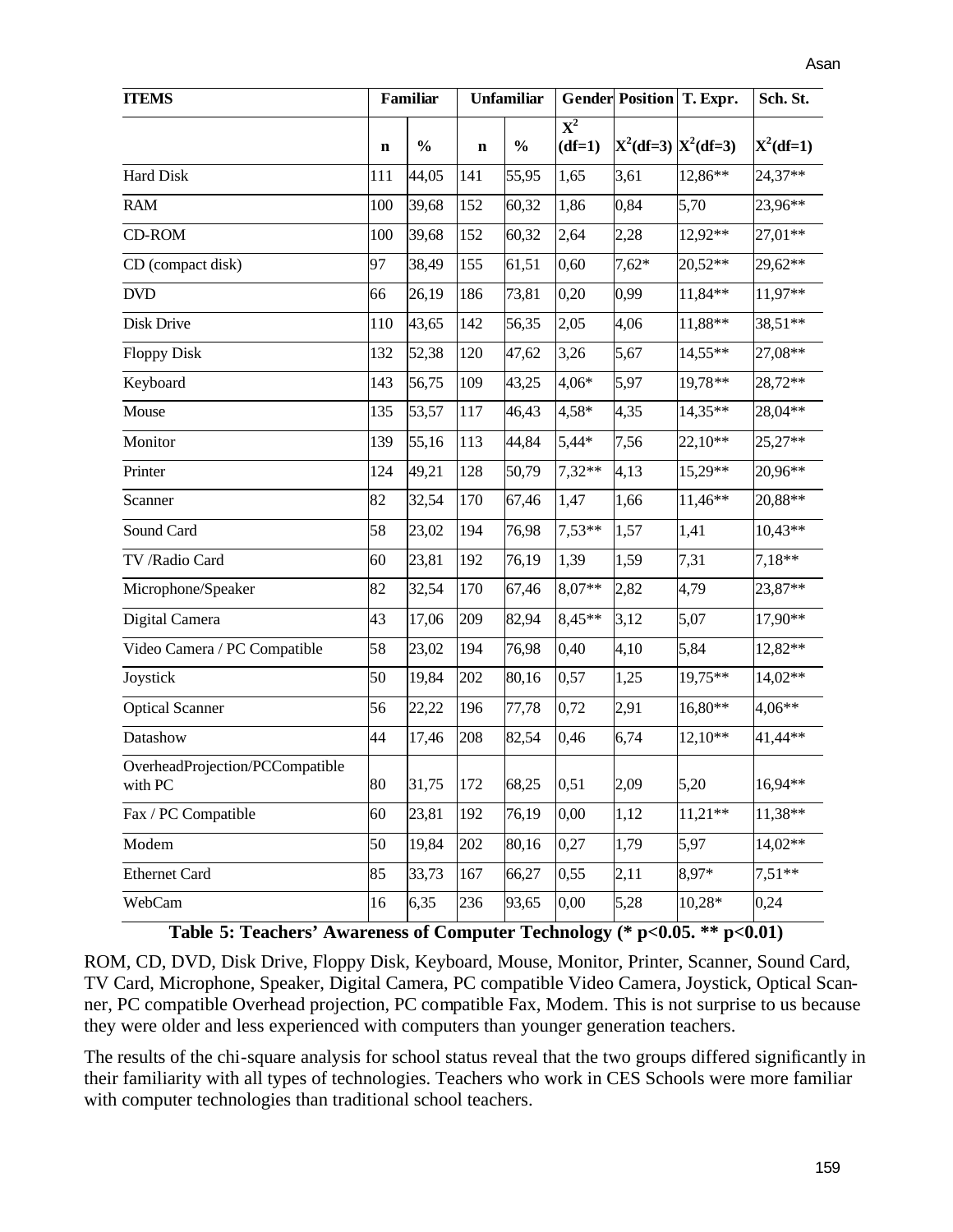### *Educational Computing Problems Facing Basic Education School Systems*

Participant teachers reported a variety of technological problems facing their school systems. The results are tabulated in Table 6. The most commonly cited problem (60%) was lack of hardware in basic education schools. Teachers pointed out that the main issues were insufficient resources for teachers to keep current with the emerging technologies and limited or inappropriate hardware due to luck of funding for upgrade and maintenance. The second most commonly cited problem (46%) was related to organizational factors like scheduling, lack of time, and class size. Teachers expressed scheduling difficulties and mentioned that

| Problems                      | n   | $\frac{0}{0}$ |
|-------------------------------|-----|---------------|
| Lack of Hardware              | 110 | 60            |
| <b>Organizational Factors</b> | 84  | 46            |
| Computer Literacy             | 39  | 21            |
| Training                      | 38  | 20            |

**Table 6: Educational computing problems that basic education school systems face (n=182)**

their self-development activities were limited due to poor computer access during release times. They also pointed out that scheduling limitations restrain computer use by both students and teachers, and reduce feasibility of training within school hours by the computer teacher. Easy access to computer resources for teachers was emphasized as desirable. Many teachers have indicated frustration with their computer skills and feel constricted by the lack of available time during school hours to develop computer skills. Class size was also mentioned as a problem. According to teachers, large class sizes make it difficult for teachers to find sufficient time for computer use. The low level of teacher computer literacy was also one of the problems pointed out by participant teachers. They indicated that computer literacy is knowledge about the proper use of computers, and therefore they are not computer literate.

Teachers reported that lack of teacher training is also one of the problems that face basic education schools. This problem is partly because many currently working teachers received their teaching certificates prior to the time when computer education was not available to them. Teachers felt a need for computer training, which most of them did not get. Some of them mentioned that there is no extra financial support for computer literate teachers from the mi nistry.

# **Discussion and Recommendations**

This study, based on a survey of school teachers in Trabzon, Turkey, examined teacher's perceptions and awareness level about specific technologies, and about the role of technology in education, and how they see the technological problems that are faced by basic education school systems in Turkey.

It is clear from the results that, of the 252 respondents, 99 (39.3%) indicated that they could use computers but they did not feel they were proficient. These results reveal that many teachers are not computer users and the computer literacy level of teachers is very low.

Of the 252 respondents, 5.6% indicated that they read computer and Internet magazines, 20.6% visit computer stores and 16.3% attend seminars or other events. These findings demonstrate that funding and access to proper training prevents teachers from upgrading their skills. The educational policy-makers of Turkey need to allocate more funds for training for in-service teachers.

Overhead projector, printer, keyboard, modem, hard disk, and video camera were ranked as the most essential items for teaching and learning at basic education schools. CD (compact disk), digital camera, monitor, WebCam were least ranked as the most essential items or not ranked at all. Teachers' most ranked items were mainly well-known items and could be classified as peripheral devices.

As mentioned above from the findings of this study, teachers in basic educational schools in Turkey have a lack of fundamental concepts, knowledge and skills for applying technology in educational settings. When educational technology standards for teachers in developed countries is considered, it be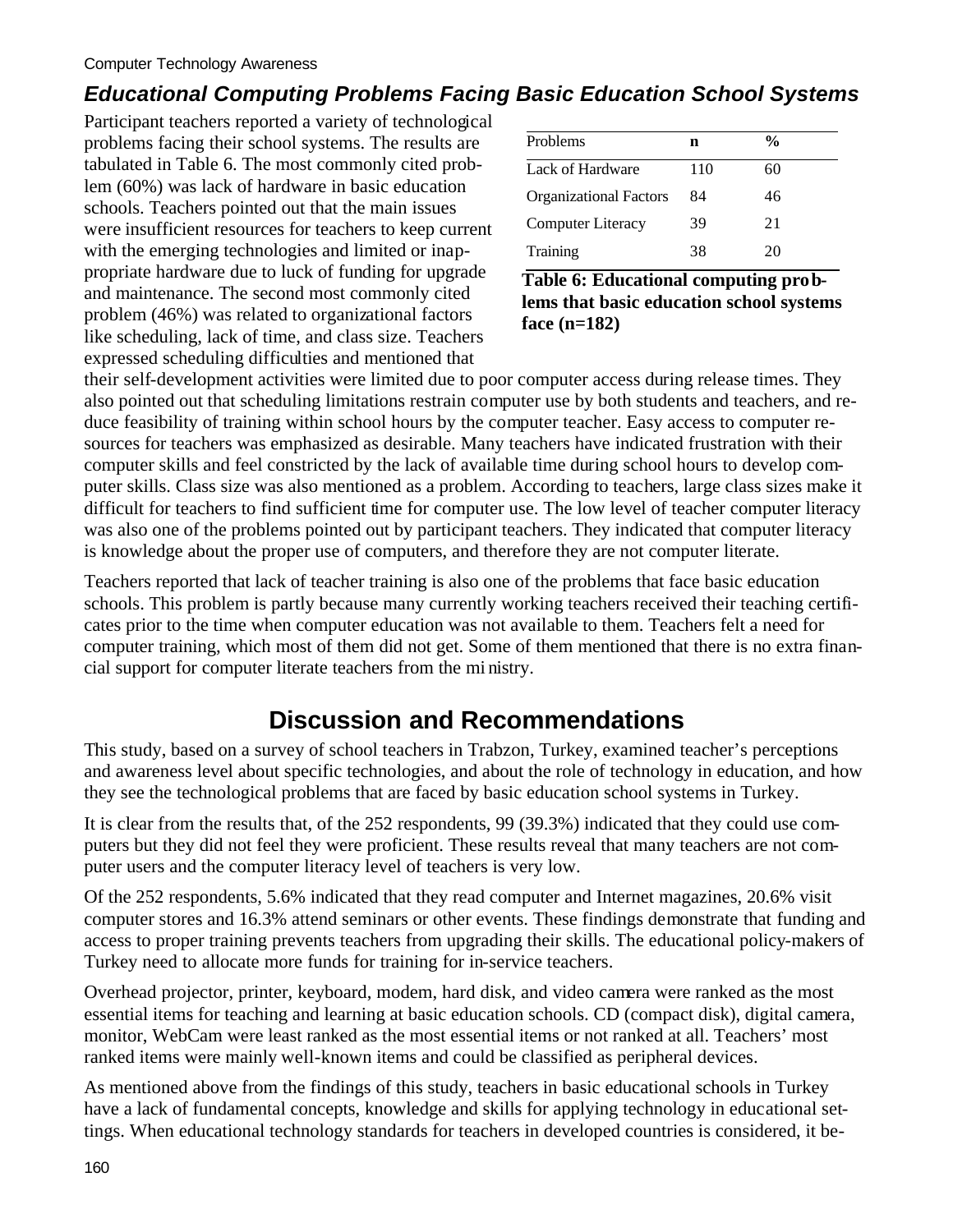comes necessary to start working hard on the planning and implementation of computer education in Turkey.

This study found that positions of teachers (classroom versus major teachers) have no significant relationship in familiarity with computer technologies. This study showed that gender, amount of teaching experience, and school status has a significant relationship in familiarity with some types of computer technologies.

Problems such as lack of hardware, lack of knowledge and skills about using computers, lack of training or insufficient training opportunities, and crowded classrooms were determined as the most important problems that basic education schools face in Turkey. Lack of finances and lack of proficiency would seem to be two logical barriers to frequent use of the technologies.

These findings indicate that there are three basic needs. One is a need for purchasing sufficient hardware and software for basic education schools. Computers and computer-related technologies should be a part of classroom teaching activities in Turkey. Besides placing one computer laboratory in each school, a minimum of two CD-ROM computers in each classroom should be provided. This kind of placement will allow an opportunity for teacher to become familiar with computers and apply computer technology to his/her instruction. The laboratory would also ensure teacher access to computers during school hours.

The second is a need for in-service training in computer technology. Particularly because modern society and information change rapidly, pre-service education is no longer enough for teachers to keep abreast with current trends and maintain a high quality of instruction. The effectiveness of teachers is a determinant to educational quality, and in-service training is important to enhance the effectiveness of teachers. Teachers need to receive training which will build their confidence so that they can become capable of dealing with available technology. They need to have continuous training so that they are upto-date with the latest technology (e.g., multimedia, authoring, presentation, Web tools, digital cameras and scanners). In-service training sessions should have a major emphasis on preparing participants to immediately make use of their new knowledge and skills.

The third need relates to training teachers to become effective users of the Internet. They need to be able to search the Internet and develop materials for their classes by using the Internet. Teachers need to receive training to use technology tools to design, develop, publish, and present products (e.g., Web pages and videotapes) using technology resources that demonstrate and communicate curriculum concepts to students inside and outside the classroom.

Finally, this study was a first step in determining school teachers' perceptions about specific technologies and about the role of the technology in education, and how they see the technological problems that are faced by basic education school systems in Turkey. Recommendations for future research include:

\* Conduct a study to define National Educational Technology Standards for teachers and develop extensive plans to reach those standards.

\* Conduct a study using larger geographic areas to compare and contrast Trabzon with other cities.

\* Conduct the study using teachers from high schools to compare and contrast their responses with basic education schools.

\* Periodically conduct follow-up studies to examine future technology training needs in Turkey.

### *Acknowledgements*

I would like to thank Dr. M. Tunc, National Education Principle of Trabzon City, for his permission to conduct this study.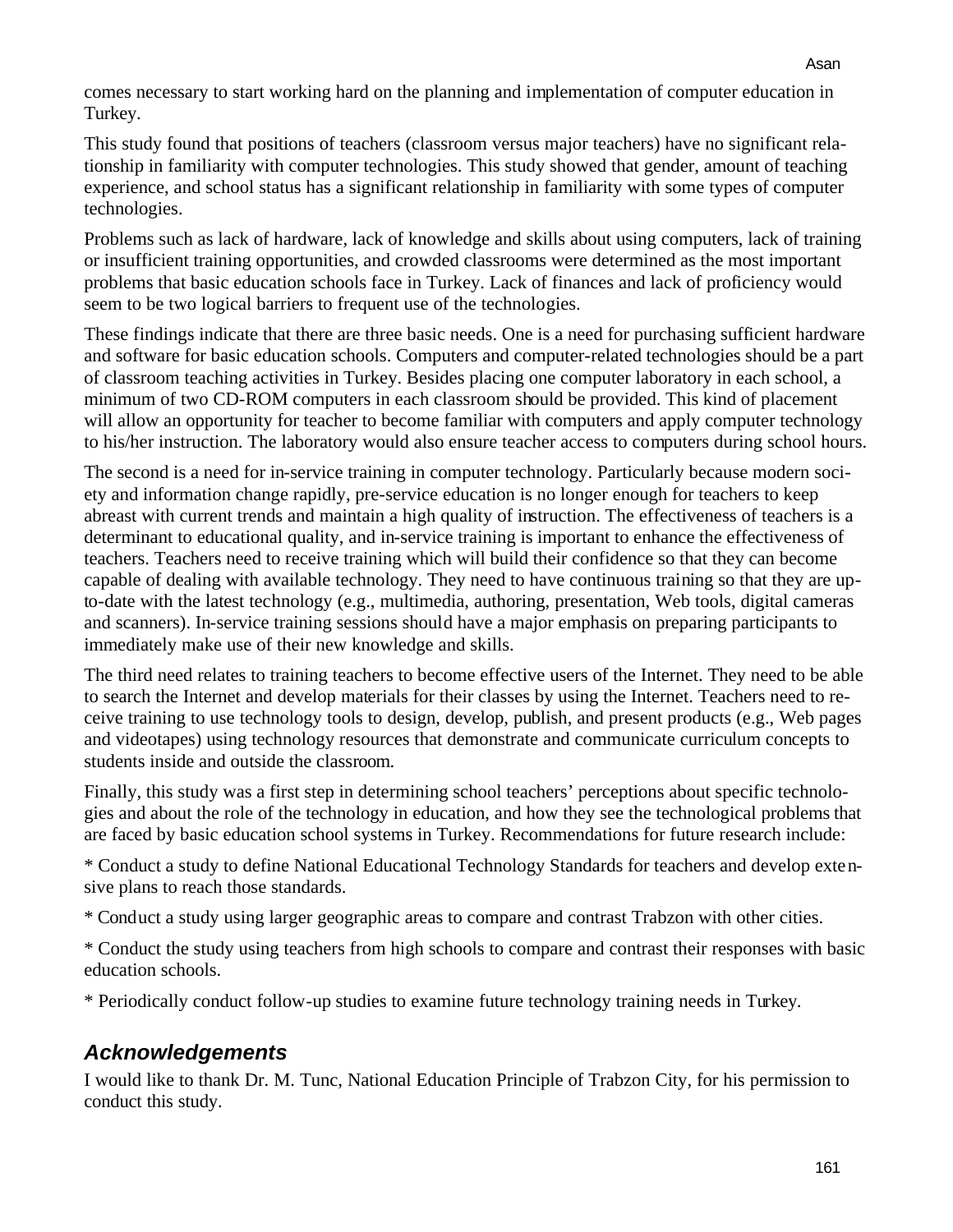# **References**

Akkoyunlu, B. (1996). Attitudes of students toward computers. *Egitim ve Bilim, 20, Issue 100*, 15-27. (In Turkish).

- Asan, A. (2002). Pre-service teachers' use of technology to create instructional materials: A school-college partnership. *Journal of Information Technology for Teacher Education*, *21, Issue 2,* 217-232.
- Asan, A. (2003). School experience course with multimedia in teacher education: An example from Turkey. *Journal of Computer Assisted Learning*, *19*, 21-34.
- Askar, P. & Umay, A. (2001). Perceived computer self-efficacy of the students in the elementary mathematics teaching program. *Hacettepe Universitesi Egitim Fakultesi Dergisi, 21*, 1-8. (In Turkish).
- Cagiltay, K., Cakiroglu, J., Cagiltay, N. & Cakiroglu, E. (2001). Teachers' perspectives about the use of computers in education. *Hacettepe Universitesi Egitim Fakultesi Dergisi*, *21*, 19-28. (In Turkish).
- Downs, E., Clark, &Bennett, J. (1995). New directions for teacher education in the information age. In D.A. Willis, B. Robin & J.Willis (Eds.), *Proceedings of the Sixth International Conference of the Society for Information Technology and Teacher Education, 6*, 247-249.
- McCannon, M., & Crews, B.T. (2000). Assessing the technology training needs of elementary school teachers. *Journal of Technology and Teacher Education, 8, Issue 2*, 111-121.
- Hargreaves, A. (1996) *Changing teachers, changing times.* Redwood Books, Trowbridge, Wiltshire. p. 7.
- Hizal, A. (1989). Computer education and assessing teacher views toward computer aided instruction. *Anadolu Universitesi Yayinlari, 338, Issue 11*, Eskisehir. (In Turkish).
- Lare, D. (1997). The key to technological innovation: The teacher. In J. Willis, B. Robin, & D.A.Willis (Eds.), *Technology and Teacher Education Annual*, *1997* pp:268-271. Charlottesville, VA: Association for the Advancement of Computing in Education.
- Larner, D.K., &Timberlake, L.M. (1995). Teachers with limited computer knowledge: Variables affecting use and hints to increase use. (*ERIC Document Reproduction Service No. ED 384 595*)
- Lee, K. (1997). Enhanced learning environment for teachers: What next? In J. Willis, B. Robin, & D.A.Willis (Eds.), *Technology and Teacher Education Annual*, *1997*. Pp: 376-381. Charlottesville, VA: Association for the Advancement of Computing in Education.
- Odabasi, S.Y., Namlu, F. (1997). Classroom teachers' uses of instructional materials. *National 3th Conference of Classroom Teaching,* Cukurova University, October 23-24, Adana.
- Kulahci, S.G., & Gurol, M. (1991). Views and attitudes of teachers toward computers. *Egitim ve Bilim, 15 Issue 80*, 28-35. (In Turkish).
- Orhun, E. (2000) Computer innovation in education in Turkey. *Third International Summer School on Computer-Based Cognitive Tools for Teaching and Learning.* pp. 34-35, 17-28 July 2000, Cesme, Izmir.
- Schware, R., & Jaramillo, A. (2000). Technology in education: the Turkish experiment. Retrieved May 24, 2001, from http://worldbank.org/html/extdr/extme/1838.htm
- Troyer, M.B., (1988) Issues and problems in teacher computer literacy education. *Journal of Research on Computing in Education. 7*, 25-27.



Zappone, R. (1991). Using technology in education: Steps to the future. *Computers in the Schools,* 8, *Issue 1,2,3*, 83-87.

## **Biography**

**Askin Asan** is an Assistant Professor in Computer Education and Instructional Technology, Karadeniz Technical University, Trabzon, TURKEY, where she teaches graduate and undergraduate courses in IT. Her research interests include the computer based instruction, instructional material development and teacher training.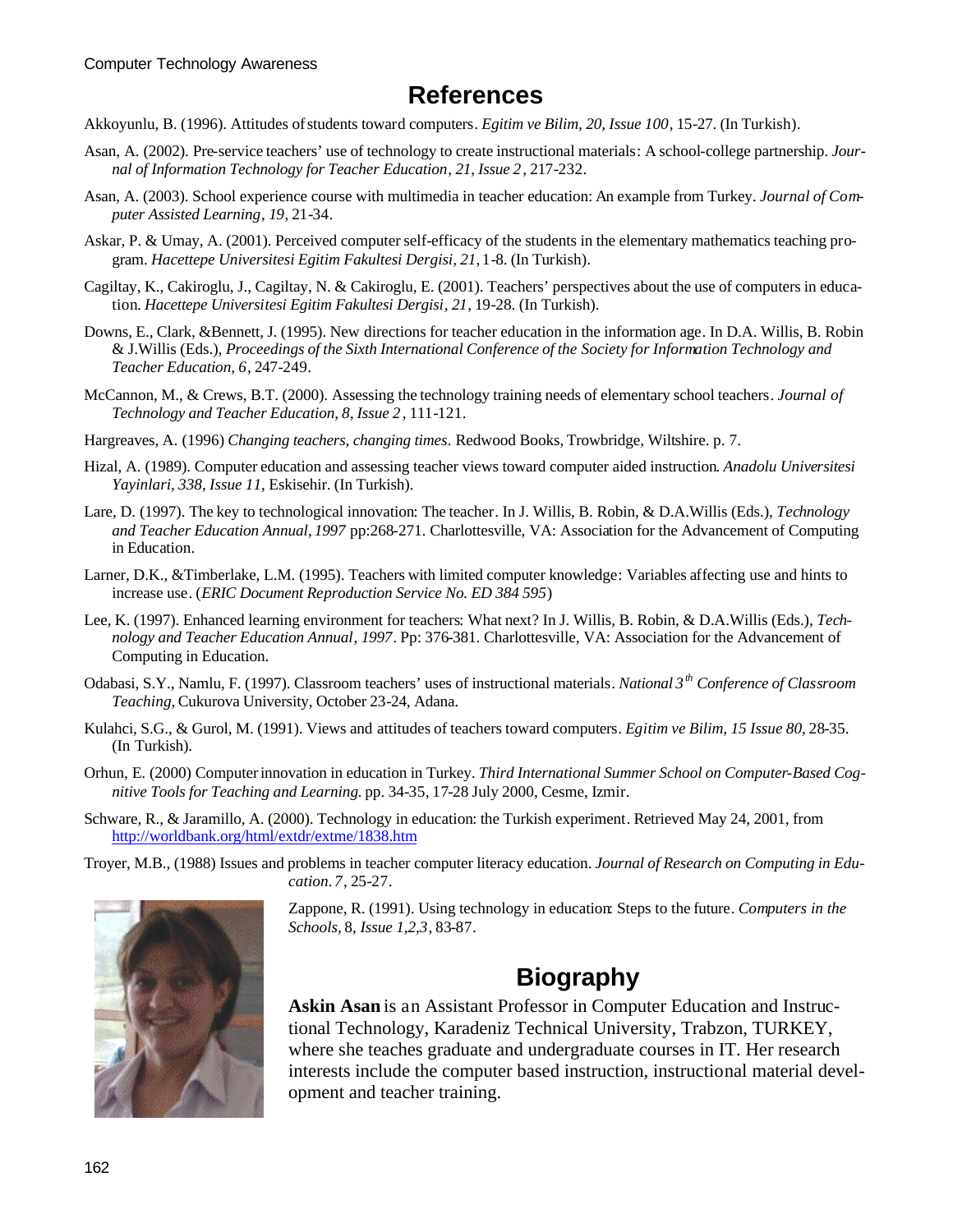# **Appendix A**

#### **(Questionnaire Part 1)**

### **Please tick the appropriate box in each case:**

| 1. Gender:                                                       | male                         | female             |          |  |
|------------------------------------------------------------------|------------------------------|--------------------|----------|--|
| 2. Position:                                                     | classroom teacher            | subject specialist |          |  |
|                                                                  | computer teacher             | administrator      |          |  |
|                                                                  |                              |                    |          |  |
| 3. Subject specialization area:                                  |                              |                    |          |  |
| 4. Length of the time in the profession:                         |                              |                    |          |  |
| 5. School status:                                                | public                       |                    | private  |  |
| 6. School type:                                                  | computer experimental school |                    | ordinary |  |
| 7. Does your school have computers?                              |                              | yes                | no       |  |
| 8. Does your school have sufficient computer resources?          |                              | yes                | no       |  |
| 9. Do you read computer and Internet magazines?                  |                              | yes                | no       |  |
| 10. Do you visit computer stores and exhibitions?                |                              | yes                | no       |  |
| 11. Do you attend seminars or other events related to computers? |                              | yes                | no       |  |
| 12. Are you a computer user?                                     |                              | yes                | no       |  |
| 13. Do you enjoy using the computer?                             |                              | yes                | no       |  |
| 14. Do you think that you are computer literate?                 |                              | yes                | no       |  |
| 15. Do you own a computer?                                       |                              | yes                | no       |  |
| 16. Are you an Internet user?                                    |                              | yes                | no       |  |
| 17. Do you have access to the Internet?                          |                              | yes                | no       |  |